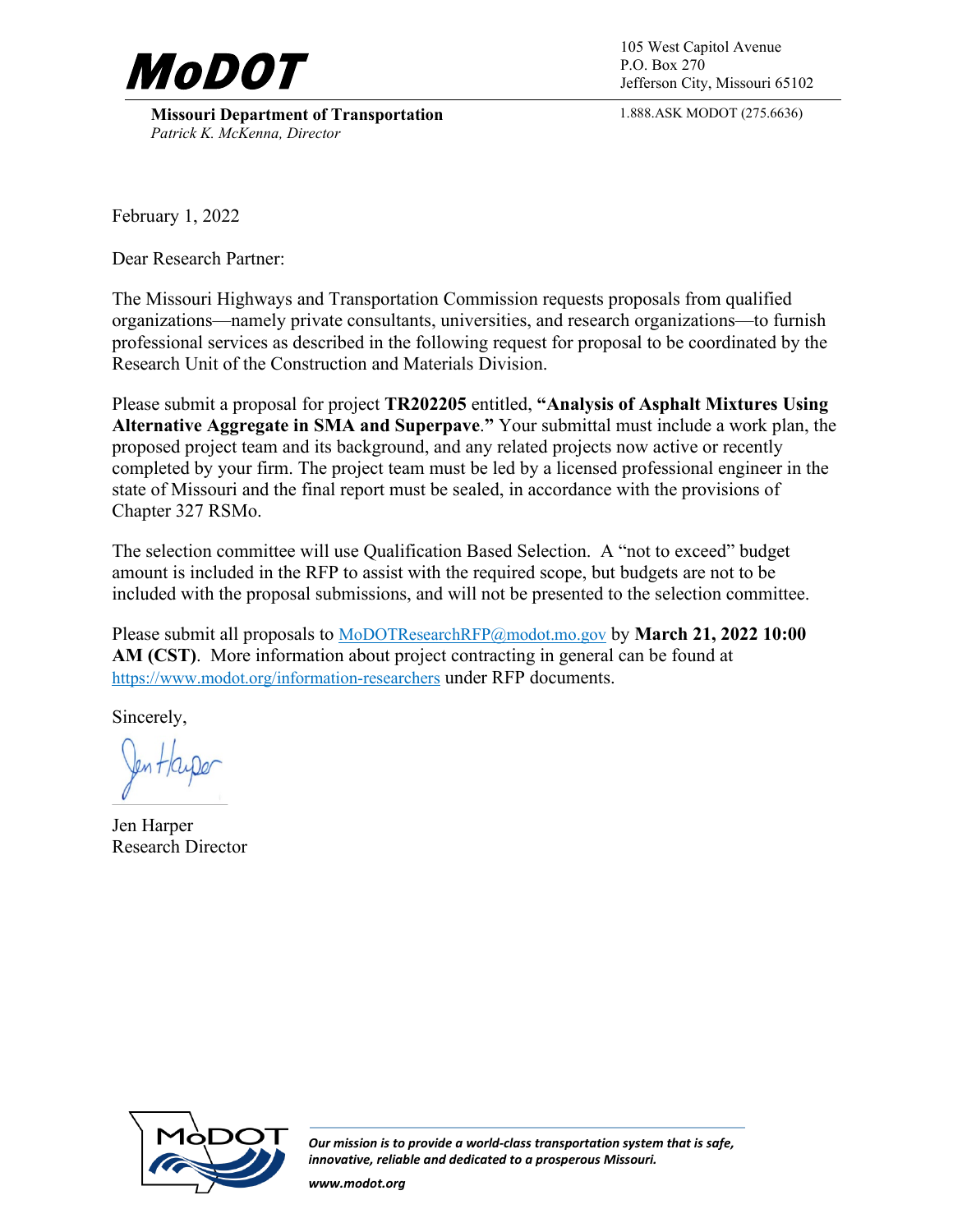## **Background**

Over the years the Missouri Department of Transportation's (MoDOT) hot mix asphalt (HMA) paving projects have added new innovative mix designs including Stone Matrix Asphalt (SMA) and Superior Performing Asphalt Pavements (Superpave). SMA is a gap-graded bituminous mixture which is designed to be tough, stable, and rut-resistant. The higher concentrations of coarse aggregates in the mix provide strength and a higher asphalt content provides more durability. The SMA aggregate gradation creates stone-to-stone contact for greater structural capacity. The Superpave mix design method consists of performance-graded asphalt binder specifications and volumetric mix design test procedures.

For any HMA mix the aggregate durability is a major factor in the performance of the mix. The SMA is generally more expensive than a typical dense-graded HMA because it requires more durable aggregates, a higher asphalt content along with modified asphalt binder and fibers. Most MoDOT SMA projects use Porphyry (Traprock), the source of which is confined to the southeastern part of the State. MoDOT is interested in finding other locally available, durable crushed aggregates for use in SMA and higher level Superpave mixes that could handle interstate traffic and are less expensive than Traprock.

The objective of this study is to identify and compare alternatives to Traprock through testing and laboratory evaluation along with conducting a literature review of current practices of neighboring DOTs.

# **Objectives**

The Contractor will conduct a comprehensive literature review to identify other hard, durable aggregates that may be used as alternatives to Porphyry (Traprock), for use in SMA and Superpave mixes. The contractor will acquire comparable quality aggregates to Porphyry (Traprock) that will meet or compare with MoDOT specification requirements. The list of potential materials will be reviewed by the Technical Advisory Committee (TAC) for selection of alternative materials to include in the evaluation.

Besides the TAC-approved materials, the researchers will also test and evaluate (1) Traprock, which will serve as a baseline for comparison, (2) chat (a byproduct of lead mining) and (3) crushed river gravel.

Durability testing in the evaluation should include but not be limited to; stripping, rutting and abrasion testing.

The proportioning of coarse aggregates in the proposed mixes should compare favorably with MoDOT's current specification, which states, "for LP (limestone porphyry) and SMA mixtures, at least 50 percent by volume of the aggregate shall be crushed porphyry retained on the following sieves: No. 30 for SP048, No. 16 for SP095 and No. 8 for SP125. Depending on the actual gradation of porphyry aggregate furnished, the amount of crushed porphyry required may vary, however at least 40 percent by weight of crushed porphyry will be required. Steel slag may be substituted for porphyry in LP and SM mixtures, except at least 45 percent by weight of crushed porphyry and/or slag will be required. The engineer may approve the use of other hard, durable aggregate in addition to porphyry and steel slag. When an SMR mixture is designated, the mixture shall contain aggregate blends with at least 30 percent non-carbonate material in accordance with Sec 403.3.5."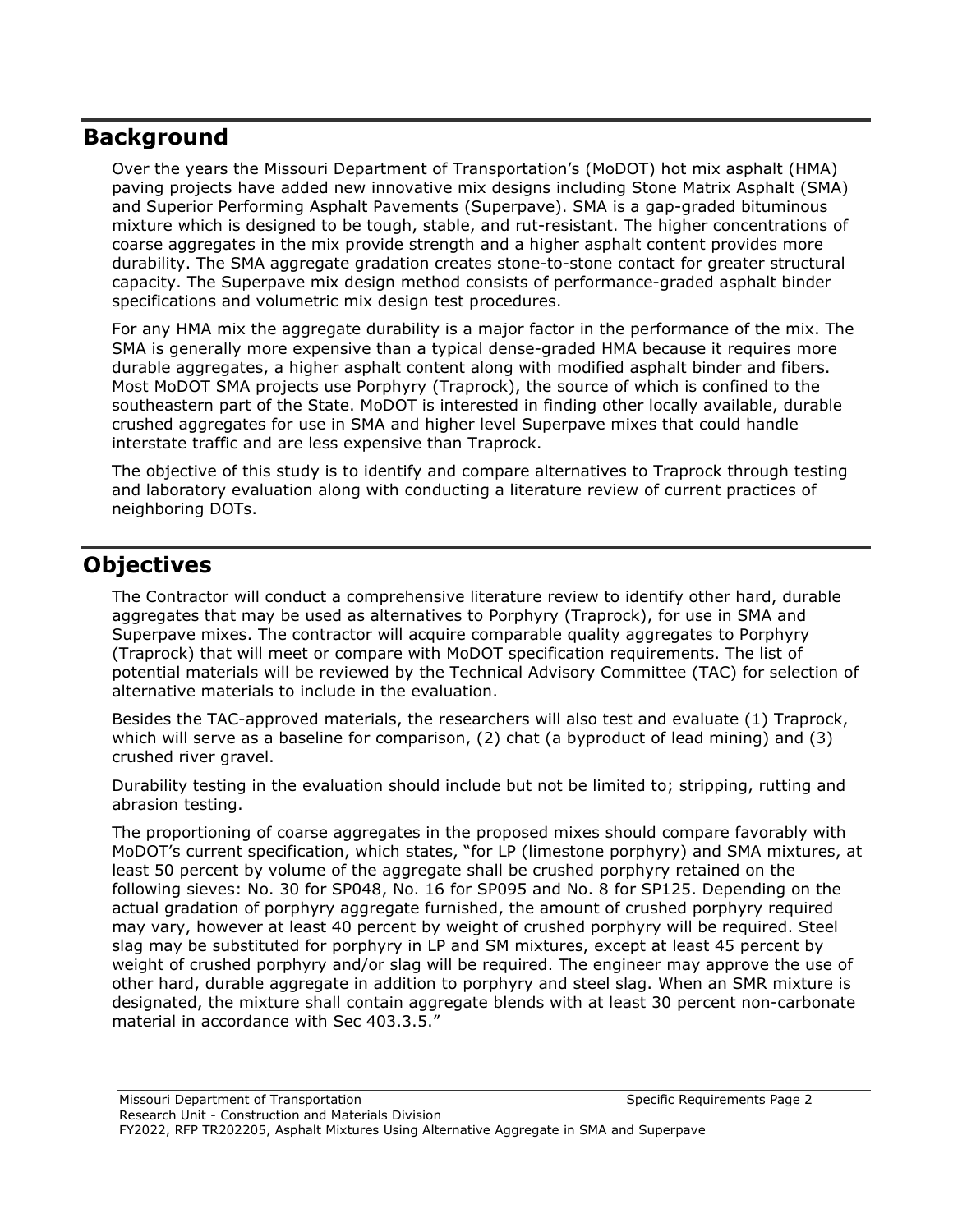# **Project Requirements**

### **Task 1: Project Management**

The Contractor will facilitate a kick-off meeting with MoDOT to review the work plan, scope, and schedule; and establish a protocol for regular ongoing communications and coordination with the team.

The finalized work plan will detail implementation of the following tasks as well as the resources and schedule required to carry them out.

### **Task 2: Literature Review**

The Contractor will conduct a comprehensive literature review to identify other locally available hard, durable aggregates that may be used as alternatives to Porphyry (Traprock), for use in SMA and Superpave mixes. An investigation of other DOTs use of alternative materials will be conducted.

A list of potential alternative aggregates, known or believed to work well in an SMA or Superpave mix, will be created from the literature reviews and investigations. The list must include details of how each potential material would likely be incorporated into a mix design, the benefits, and concerns with presence in a mix, and any other notable details, including but not limited to, the associated costs, availability/reliability of the source of material along with durability testing records.

The list of potential materials will be reviewed by the Technical Advisory Committee (TAC) for selection of alternative materials to include in the evaluation.

## **Task 3: Aggregate Selection**

The Contractor will provide a list of aggregates for consideration to be evaluated in this project for SMA and Superpave mixtures. MoDOT will require Traprock to be tested and used as the control aggregate. Two additional aggregates will also be tested, Chat and crushed river gravel. Material source, price and availability shall be included with each material included on the list of materials.

The list of potential materials will be reviewed by the Technical Advisory Committee (TAC) for selection of alternative materials to include in the evaluation.

## **Task 4: Mix Design**

The Contractor shall, in consultation with MoDOT, generate a proposed mix design that will utilize the different aggregates identified, while still in compliance with MoDOT specifications.

Selected aggregates and asphalt binder will be procured by the researchers in sufficient quantities as to create the necessary trial mixes.

The Offeror shall provide detail in their proposal as to their proposed methodology for designing mixes with the alternative aggregates, and considerations for adapting mix designs to meet or exceed current performance standards.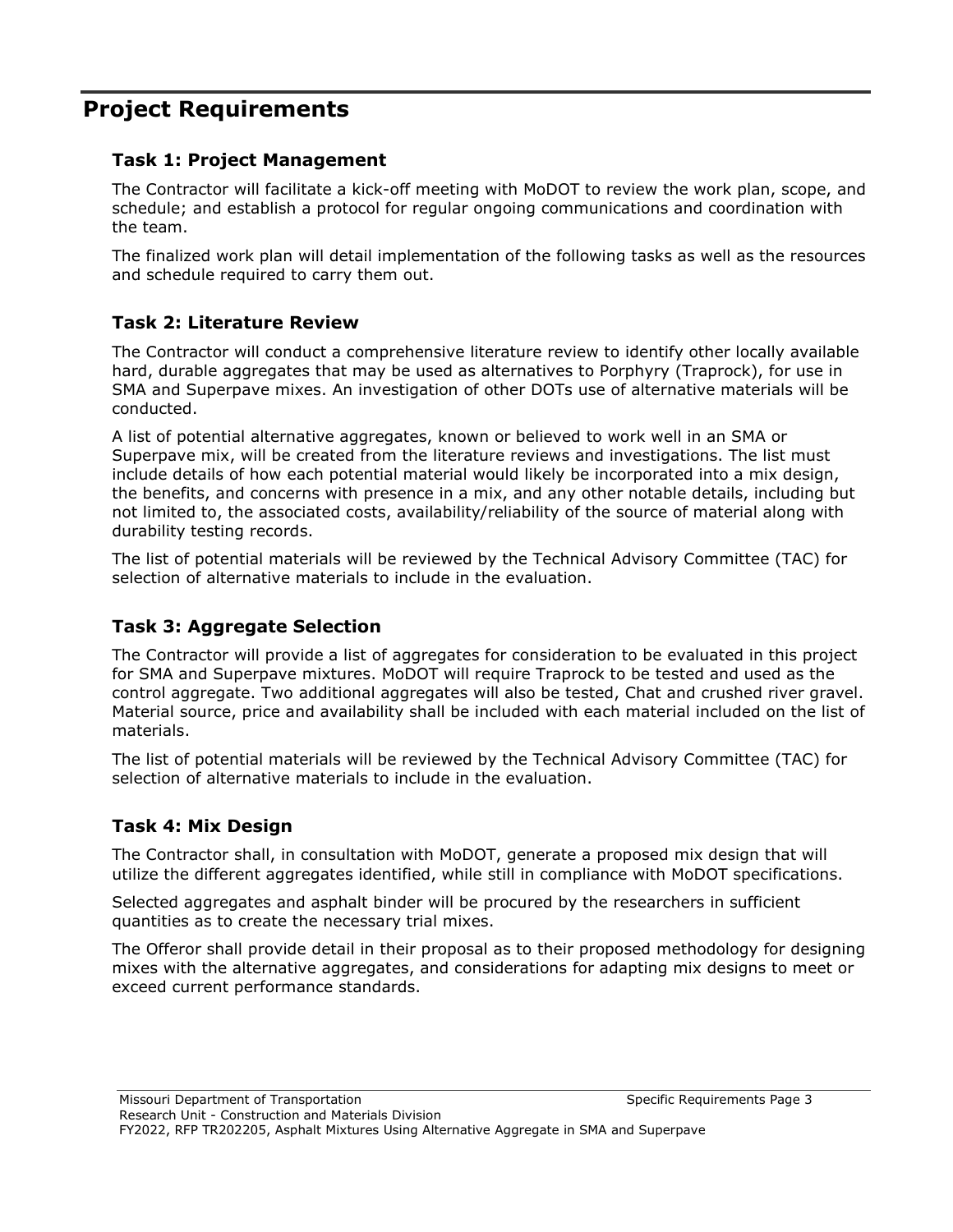### **Task 5: Laboratory Testing**

Aggregate and mix durability testing to be performed should include but is not limited to; stripping, rutting and abrasion testing. If available, the researchers will provide MoDOT with potential new test methods to be used for acceptance.

#### **Task 6: Develop Draft Final Report, Research Summary and Presentation**

The Contractor will develop a final report detailing the tasks completed during the project including any and all findings generated during the project's duration as well as recommendations for implementation. A presentation for MoDOT staff, summarizing important or significant details of the project, will also be provided.

### **Task 7: Delivery of Final Report, Research Summary and Presentation**

## **Project Deliverables**

For templates and forms for reports and plans, visit [https://www.modot.org/information](https://www.modot.org/information-researchers)[researchers.](https://www.modot.org/information-researchers)

#### **Email Communications**

E-mail and phone communications between the Principal Investigator(s) and MoDOT contacts as necessary are required to provide on-going updates of progress throughout the project

#### **Data Management Plan**

The plan is a formal document that describes the data that is acquired, created or produced during the project, specifies who owns it and who can access it as well as information on how it will be described, managed, analyzed, stored, shared and preserved during and after the project is over. Please refer to templates on the [website.](https://www.modot.org/information-researchers)

### **Quarterly Reports**

Quarterly reports should be submitted throughout the project on the last day of March, June, September, and December. The quarterly reports are not intended to replace any additional correspondence between the research team and MoDOT needed to keep the project moving. Please refer to template on the [website.](https://www.modot.org/information-researchers)

#### **Interim Presentation**

An interim presentation shall be scheduled near the mid-point of the project to update MoDOT on the progress and the direction of the project. The purpose of the interim presentation is to evaluate the progress and determine if any mid-project corrections are necessary.

#### **Draft Final Report and Research Summary**

These drafts should be final products except for revisions based on MoDOT's review. A final report must include a completed Technical Report Documentation page. Please refer to **Publication Guidelines** and summary template on the [website.](https://www.modot.org/information-researchers)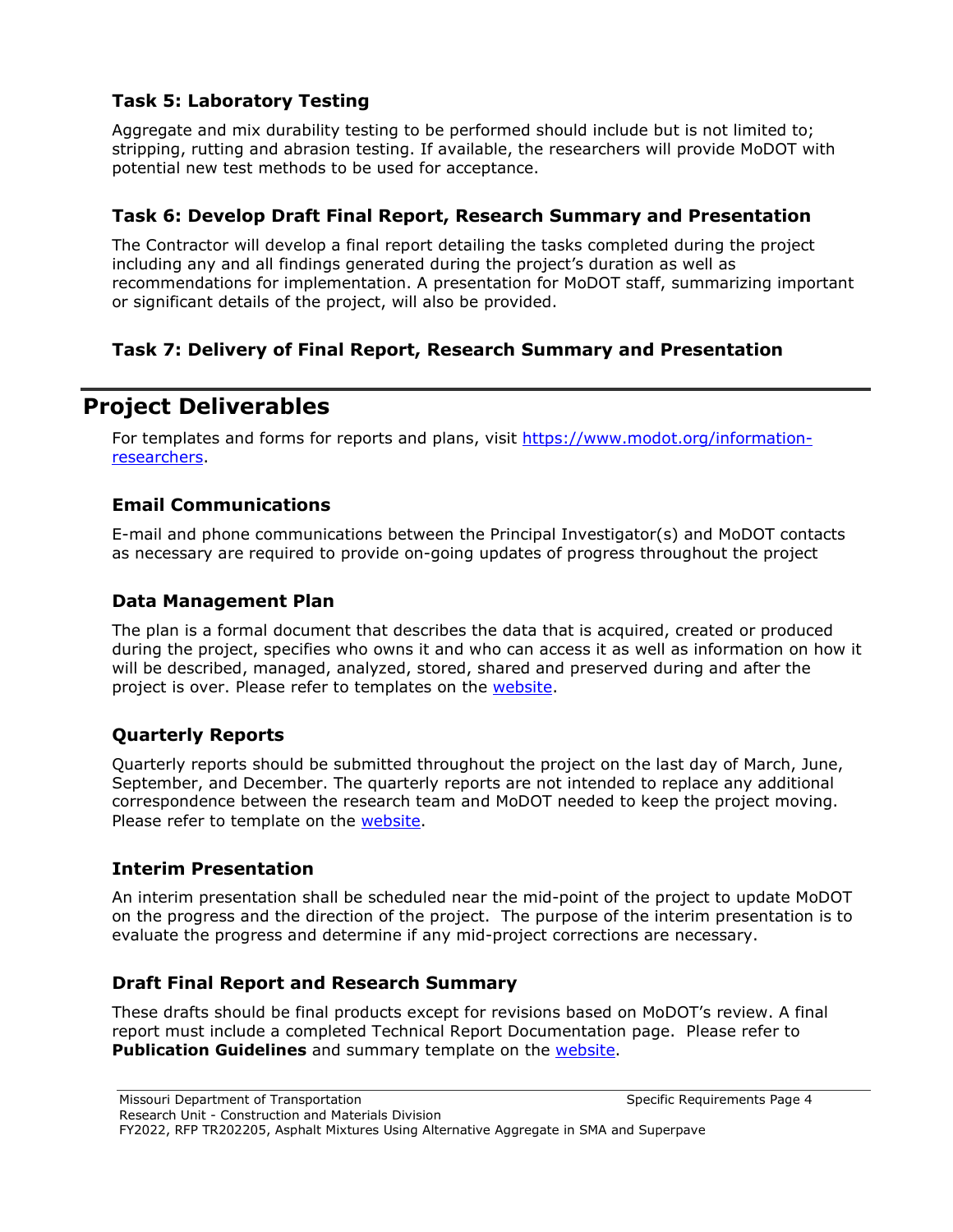### **Final Report and Final Research Summary**

After MoDOT's review is complete and documents have been edited to MoDOT's satisfaction, final documents should be submitted as a Word documents (unless otherwise instructed). Please refer to **Publication Guidelines** and summary template on the [website.](https://www.modot.org/information-researchers)

#### **Final Presentation**

May be required. The contractor will present the results, recommendations, and implementation ideas to MoDOT and other stakeholders. The contractor will coordinate location, date, and meeting fees with MoDOT. For stakeholder and agency participants, any travel and lodging fees are to be covered by individual attendees or their firms. MoDOT and stakeholders will provide feedback to the contractor, especially related to implementation.

#### **Task-Specific Deliverables**

| <b>Task</b>    | <b>Deliverables</b>                                                                 |
|----------------|-------------------------------------------------------------------------------------|
| 1              | Schedule and conduct kickoff meeting<br>Kickoff meeting minutes<br>Final work plans |
| $\overline{2}$ | Summary of literature review<br>List of potential alternative materials             |
| 3              | Review of alternative materials to be tested<br>Final alternative material list     |
| $\overline{4}$ | Generate a proposed mix design<br>Procure selected aggregates and asphalt binder    |
| 5              | Aggregate and mix durability testing performed                                      |
| 6              | Draft final report, research summary and presentation                               |
| $\overline{ }$ | Deliver draft final report, research summary and presentation                       |

## **Project Schedule**

The following is an estimate of the project timeline or information on key dates within the project, presuming the project starts **May 2, 2022**. Proposals need to include a work plan with a proposed timeline. For a sample of a work plan template, see link below. Changes to our estimated project timeline below will be considered, however, timeline extensions cannot be guaranteed. The project timeline will be discussed and finalized during the kickoff meeting.

For report templates and forms, visit [https://www.modot.org/information-researchers.](https://www.modot.org/information-researchers)

| <b>Date</b> | <b>Milestone</b>                                                                                                                                                                          |
|-------------|-------------------------------------------------------------------------------------------------------------------------------------------------------------------------------------------|
| 5/16/2022   | A kickoff meeting with MoDOT will be scheduled to discuss project<br>requirements and deliverables. The dates of key milestones and<br>deliverables will be determined from this meeting. |

Missouri Department of Transportation Number 2012 19:30 Specific Requirements Page 5 Research Unit - Construction and Materials Division

FY2022, RFP TR202205, Asphalt Mixtures Using Alternative Aggregate in SMA and Superpave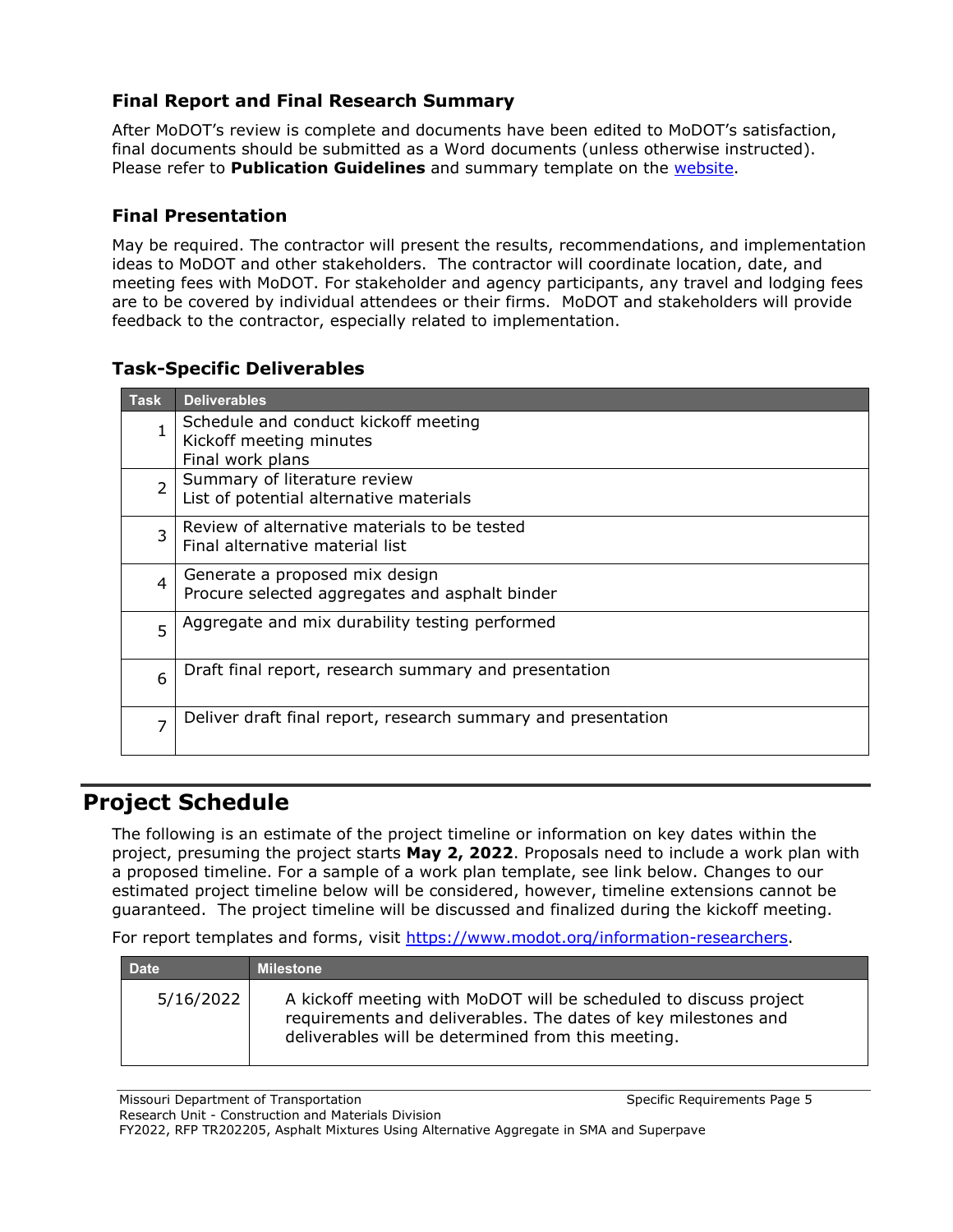| <b>Date</b> | <b>Milestone</b>                                                                                                                                                                                                                               |
|-------------|------------------------------------------------------------------------------------------------------------------------------------------------------------------------------------------------------------------------------------------------|
| 5/1/2023    | Interim presentation must be done by this date.                                                                                                                                                                                                |
| 2/1/2024    | Draft final report and draft summary report are due. The draft<br>documents shall be submitted to MoDOT approximately two months<br>prior to the final report.                                                                                 |
| 4/1/2024    | Final report, research summary and final presentation are due. The final<br>documents shall be due approximately one month before the end of the<br>contract. This is to allow all billing to be completed prior to the end of<br>the project. |
| 5/1/2024    | Final invoice due.                                                                                                                                                                                                                             |
| 5/1/2024    | Contract ends.                                                                                                                                                                                                                                 |

# **Special Notes**

Project budget is not to exceed **\$200,000**. A budget is not to be included in the proposal, but will be required for the contract and must be within this limit. For a sample Budget template, report templates and forms, see [https://www.modot.org/information-researchers.](https://www.modot.org/information-researchers)

All questions, information, data and/or manual requests regarding any aspect of the RFP details or process for submissions should be submitted to *[MoDOTResearchRFP@modot.mo.gov](mailto:MoDOTResearchRFP@modot.mo.gov)* by the date and time listed in the "RFP Schedule" section of the RFP. This is the only acceptable method for contact regarding the RFP and contacting MoDOT employees via other methods is prohibited. Not adhering to this rule is cause for disqualification of the proposal.

## **RFP Requirements**

- "Contracting Documents" provide further details and links to the required forms. They are available at [https://www.modot.org/information-researchers.](https://www.modot.org/information-researchers)
	- o **Organization's Project Experience**: The proposal must clearly identify the Organization's experience in offering the services requested in this RFP during the past three (3) years. The description should include a list of the agencies which your organization has served during this time period or currently serves. Please highlight any work you have done with other state agencies or local governments.
	- o **Team Member Experience**: Please list all team members (including subcontractors) proposed to work on the project. Attach licenses, certifications and resumes for key personnel.
	- o **Organization's Client References**: Proposals should indicate the name, title, and telephone number of at least three clients within the past three years.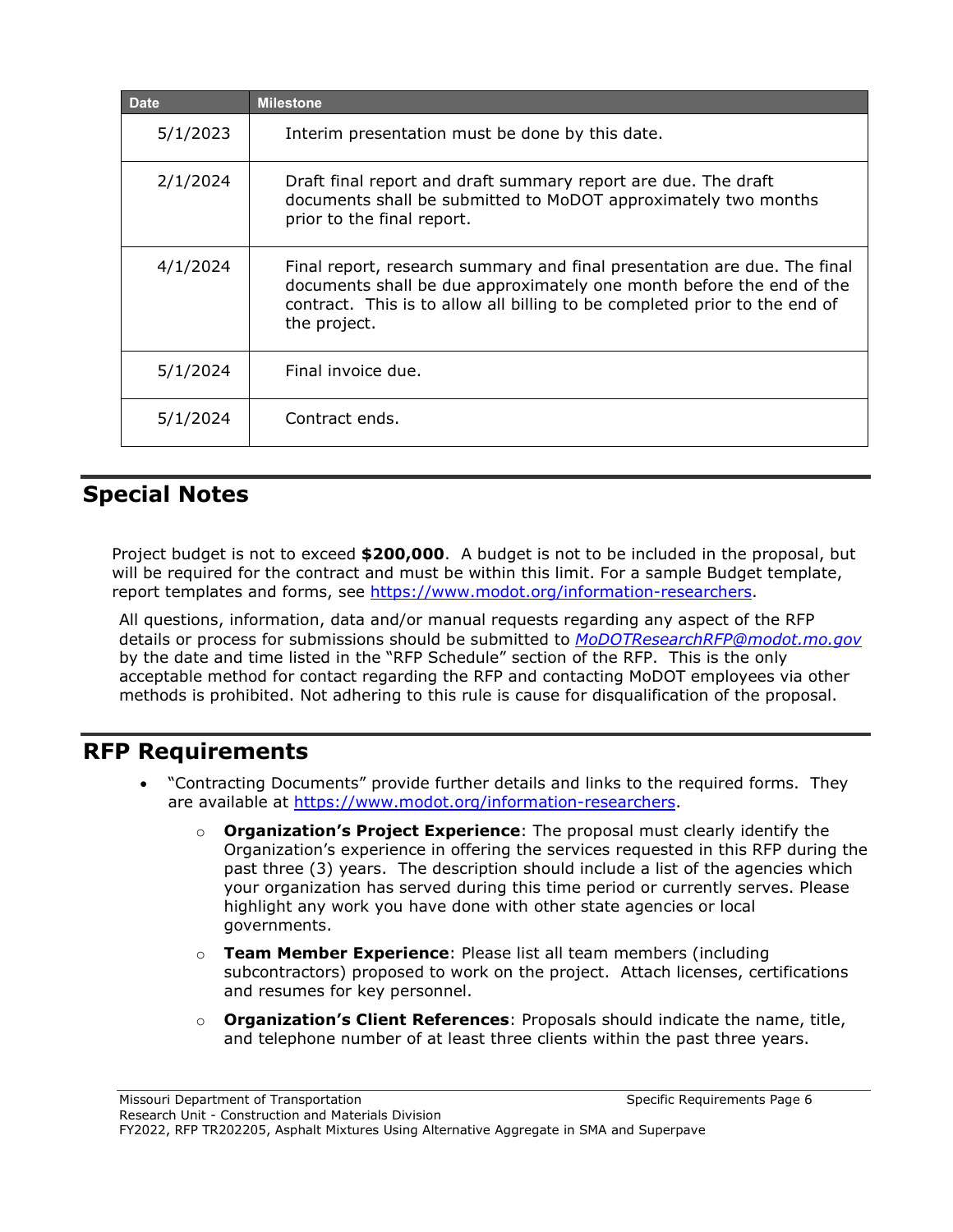- Proposals must be no more than **10** pages in length with a font size no less than 11 points. This length limit **does not include** the Proposal Submission Form, Organization's Project Experience, Team Member Experience, Organization's Client References and optional cover letter (if included, one page maximum).
- Proposals must be submitted as one combined PDF document. The submission should **only include the required documents** organized in the following order: 1) Proposal Submission Form; 2) Cover Letter (Optional; 1 page maximum); 3) Body of Proposal (including work plan); 4) Organization's Project Experience; 5) Team Member Experience; and 6) Organization's Client References.
- The Offeror must respond to this RFP by submitting all the information required herein for its proposal to be evaluated and considered for award. Failure to submit all the required information shall be deemed sufficient cause for disqualification of a proposal from consideration.
- Proposals will be evaluated by an agency and stakeholder team with knowledge and backgrounds in relevant areas for this project. Selection of the successful Offeror will be based on the Offeror's demonstrated knowledge in the required areas, the merit of the proposed methods and approach in achieving the desired goals, the experience and qualifications of the team, the plan for ensuring implementation of results, and the adequacy and availability of team members to complete the work in a timely manner.
	- $\circ$  Correct proposal submission is one of the evaluation criteria. If submission instructions in this section are not followed, the **Offeror risks an automatic 10 point deduction (out of 100 total points)** when points are awarded during the Proposal Evaluation Process.

## **RFP Schedule**

This document constitutes an RFP from qualified organizations to conduct the **TR202205 Analysis of Asphalt Mixtures Using Alternative Aggregate in SMA and Superpave** study for the MHTC and Missouri Department of Transportation (MoDOT). MHTC reserves the right to reject any and all proposals for any reason whatsoever.

The following RFP Schedule of Events represents MoDOT's best estimate of the schedule that shall be followed. The time of day for the following events shall be between 7:30 am and 4:00 pm, Central Standard Time unless otherwise noted. MoDOT reserves the right at its sole discretion to expand this schedule, as it deems necessary, without any notification except for the deadline date for submitting a proposal. Time is of the essence for responding to the RFP within the submission deadlines.

| <b>Date</b>                   | <b>Action</b>                                                                          |
|-------------------------------|----------------------------------------------------------------------------------------|
| 2/1/2022                      | MoDOT posts RFP to the website at https://www.modot.org/research-<br>requests-proposal |
| 2/22/2022<br>4:00 PM<br>(CST) | Written comments or questions must be submitted to<br>MoDOTResearchRFP@modot.mo.gov.   |

The following timeline must be met for a proposal to be accepted.

FY2022, RFP TR202205, Asphalt Mixtures Using Alternative Aggregate in SMA and Superpave

Missouri Department of Transportation Specific Requirements Page 7 Research Unit - Construction and Materials Division